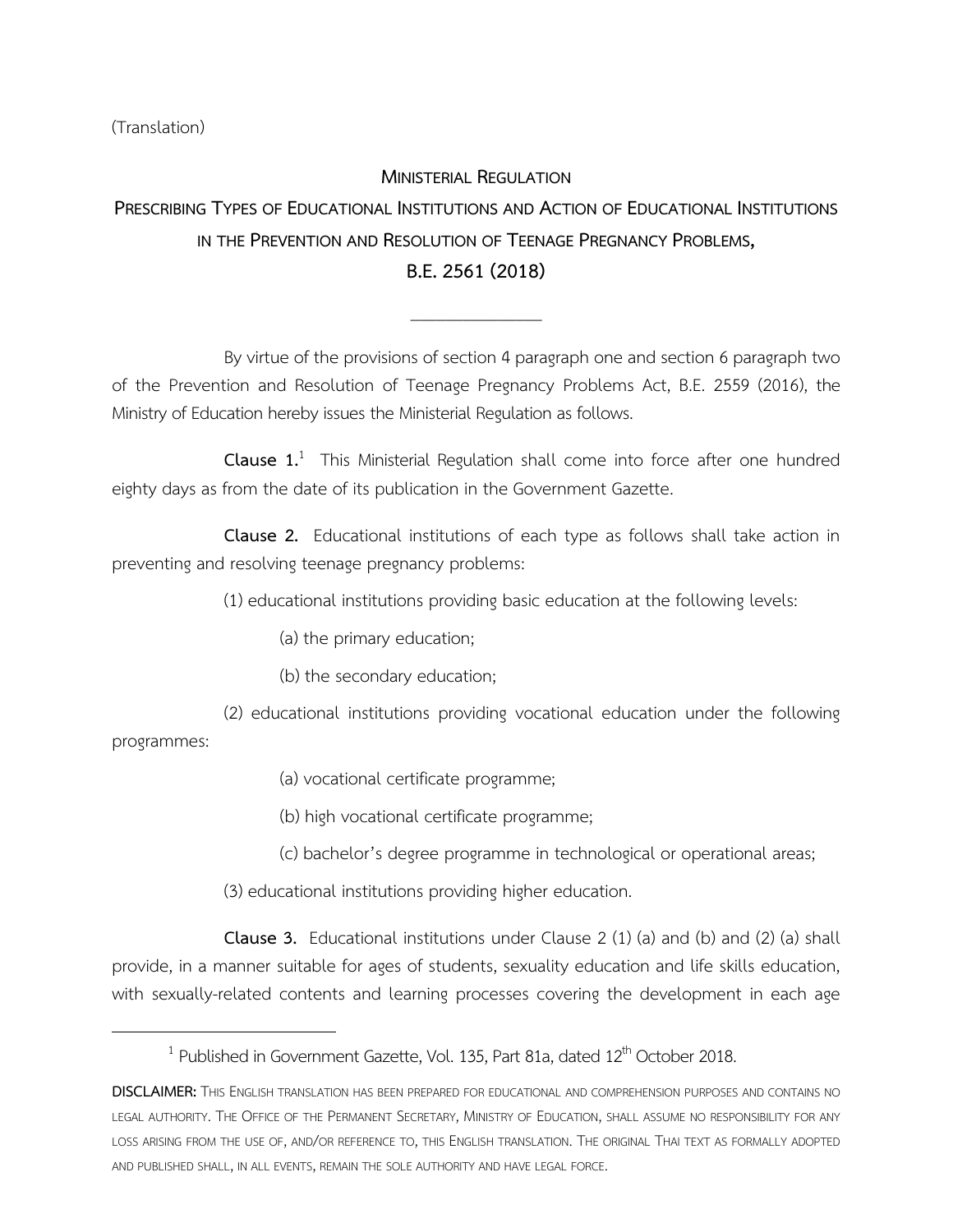range, relationship with others, personal skill development, sexual behaviours, sexual well-being, social and cultural dimensions which have impacts on sexuality, rights to acquire information and knowledge on reproductive health, provided that particular importance shall be attached to sexual diversity and gender equality.

Educational institutions under Clause  $2(1)(a)$  and  $(b)$  and  $(2)(a)$  shall put in place systematic follow-ups and assessment of efficiency of the education under paragraph one and shall make them part of the scholarly achievement evaluation.

**Clause 4.** Educational institutions under Clause 2 (2) (b) and (c) and (3) shall provide sexuality education and life skills education in a manner suitable for age ranges of students and in line with the sexually-related contents and learning processes under Clause 3 paragraph one and put in place systematic follow-ups and assessment of such education, as determined by such educational institutions.

**Clause 5.** Educational institutions under Clause 2 shall provide instructors and develop them towards acquiring knowledge, ability, good attitudes and proper teaching skills and towards understanding psychology of learning of pupils or students of each level, in a manner consistent with educational administration of such educational institutions, in order to put the instructors in the position to teach pupils or students sexuality education and life skills and give them advice on the prevention and resolution of teenage pregnancy problems.

In the case where an educational institution under Clause 2 has an insufficient number of instructors for teaching sexuality education and life skills and giving advice, such educational institution shall co-ordinate with State agencies or private agencies concerned or persons possessing such knowledge and ability as to be able teach sexuality education and life skills and give advice under paragraph one in order to request their support or their services in teaching sexuality education and life skills and giving advice as aforementioned in a manner meeting appropriateness and sufficiency.

**Clause 6.** Educational institutions under Clause 2 (3) shall carry out the development of education for students of their faculty of education or other relevant faculties or departments in order to make them equipped with such knowledge and ability as to be able to teach sexuality education and life skills and give advice on the prevention and resolution of teenage pregnancy problems under Clause 5 paragraph one.

**DISCLAIMER:** THIS ENGLISH TRANSLATION HAS BEEN PREPARED FOR EDUCATIONAL AND COMPREHENSION PURPOSES AND CONTAINS NO LEGAL AUTHORITY. THE OFFICE OF THE PERMANENT SECRETARY, MINISTRY OF EDUCATION, SHALL ASSUME NO RESPONSIBILITY FOR ANY LOSS ARISING FROM THE USE OF, AND/OR REFERENCE TO, THIS ENGLISH TRANSLATION. THE ORIGINAL THAI TEXT AS FORMALLY ADOPTED AND PUBLISHED SHALL, IN ALL EVENTS, REMAIN THE SOLE AUTHORITY AND HAVE LEGAL FORCE.